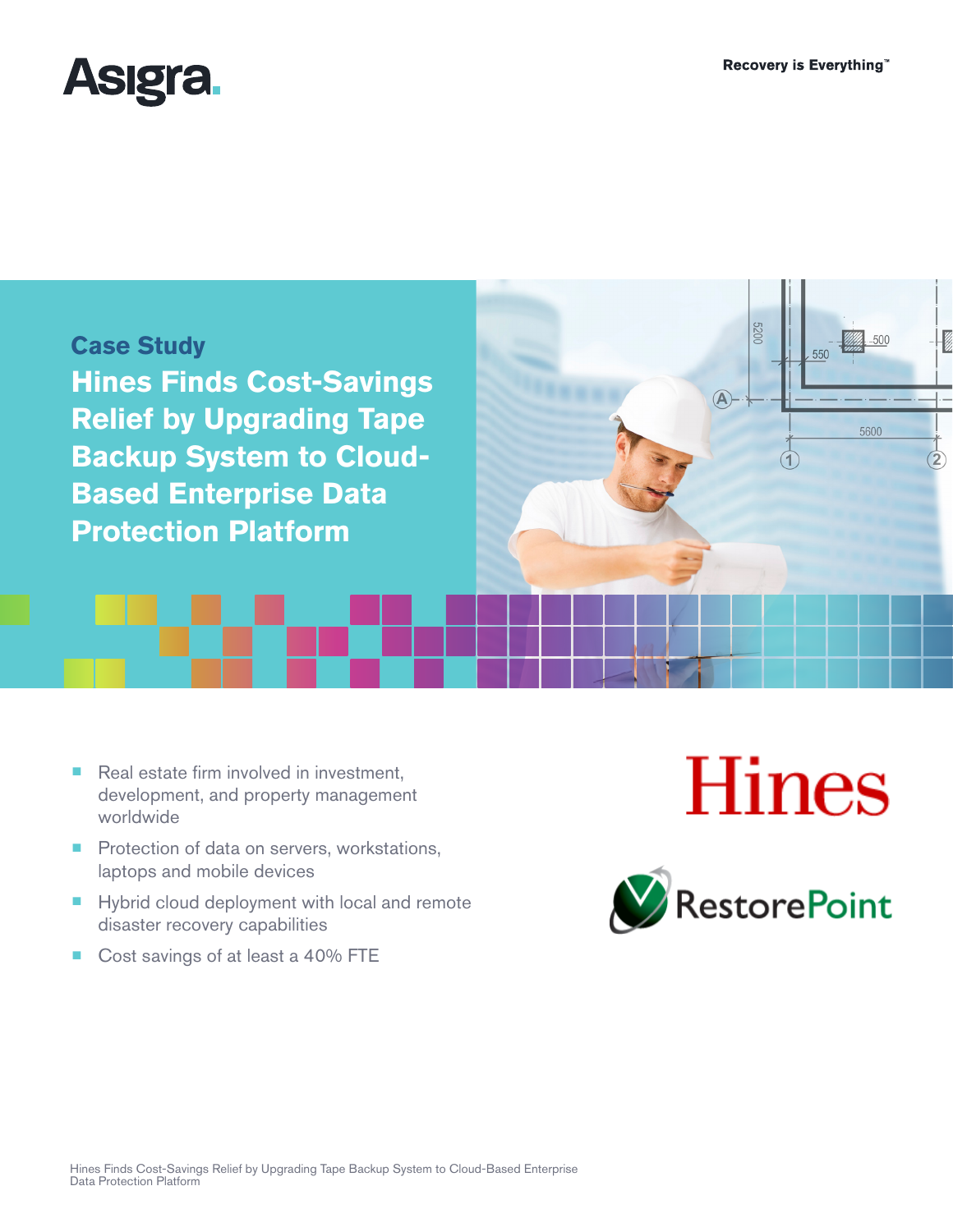

# **SUMMARY**

Real estate firm Hines had historically relied on tape-based backup to protect data across multiple worldwide sites. As one of the largest real estate organizations in the world, the firm began to experience escalating challenges in its backup and recovery architecture—particularly as the organization continued to expand internationally. These issues included managing multiple vendors with incompatible systems, increasingly diverse storage requirements, and rising costs in relation to these challenges. These reasons combined with the consultative support by [RestorePoint](http://www.restorepoint.net/), a provider of disaster recovery and backup services powered by Asigra, precipitated the firm's move toward a cloud-based data protection platform.

# **CUSTOMER OVERVIEW**

Hines is a privately owned real estate firm involved in investment, development, and property management worldwide. With 3,500 employees in 121 cities in 19 countries, Hines is a world leader in sustainable real estate strategies. The firm's Houston headquarters has responsibility for directing all corporate technology, strategy, and standards for Hines worldwide, under the direction of Jesse Carrillo, Senior Vice President and Chief Information Officer. As the firm continued to grow globally, the amount of data siphoned to its data center facility in Austin, Texas expanded as well. As expenditures to manage this data influx rose, it became clear that manual tape backup at the sites worldwide was becoming cost prohibitive. These factors combined with the inefficiencies of tape-based backup led Hines to seek a more economical and reliable backup and recovery system.

## **BUSINESS SITUATION**

Prior to 2013, tape backup had been the primary data protection technology for all international sites at Hines. Yet as the company continued to experience rapid growth worldwide and acquire more offices in different locations, the manual process of keeping up with the expanding storage requirements at sites over such a large geographic area became difficult to manage and expensive.

The large amount of data that the firm was pulling across the network worldwide to its Austin-based storage center was creating concerns for Carrillo's IT team of 31. With responsibility for the networks, infrastructure, servers, e-mail system, ERP, enterprise applications, and help desk support worldwide, Carrillo's staff had to contend with incompatible systems (some of which didn't accommodate mobile devices), reliance on multiple vendors with different capabilities and lead times, growing storage requirements, missing data from unreliable forms of backup, and increasing costs due to managing these environments.

## **ENVIRONMENT**

- Widely distributed IT environment that supports 3,500 employees in 121 cities in 19 countries
- Diverse range of systems under protection, including servers, workstations, laptops and mobile devices
- **EXECUTE:** Hybrid cloud backup deployment with both high performance local recovery and remote disaster recovery capabilities.

# **ASIGRA CLOUD-BASED DATA RECOVERY DELIVERS**

- Single integrated solution for all data protection needs
- Policy-based protection based on the user's IT environment and recovery requirements
- Ability to transition internal IT resources to more strategic operations
- Data encryption that secures data in-flight and at-rest with full support of compliance requirements
- High-performance data recovery.

**ff** We liked that the RestorePoint-<br>Asigra solution offered a managed service capability for us—my staff no longer have to worry about doing the restores themselves. RestorePoint has the expertise and they're staffed up appropriately. If we do encounter an issue, I know how to get it escalated and resolved quickly, but the day-to-day operations are not ours.<sup>33</sup>

> **Jesse Carrillo, Senior Vice President and CIO, Hines**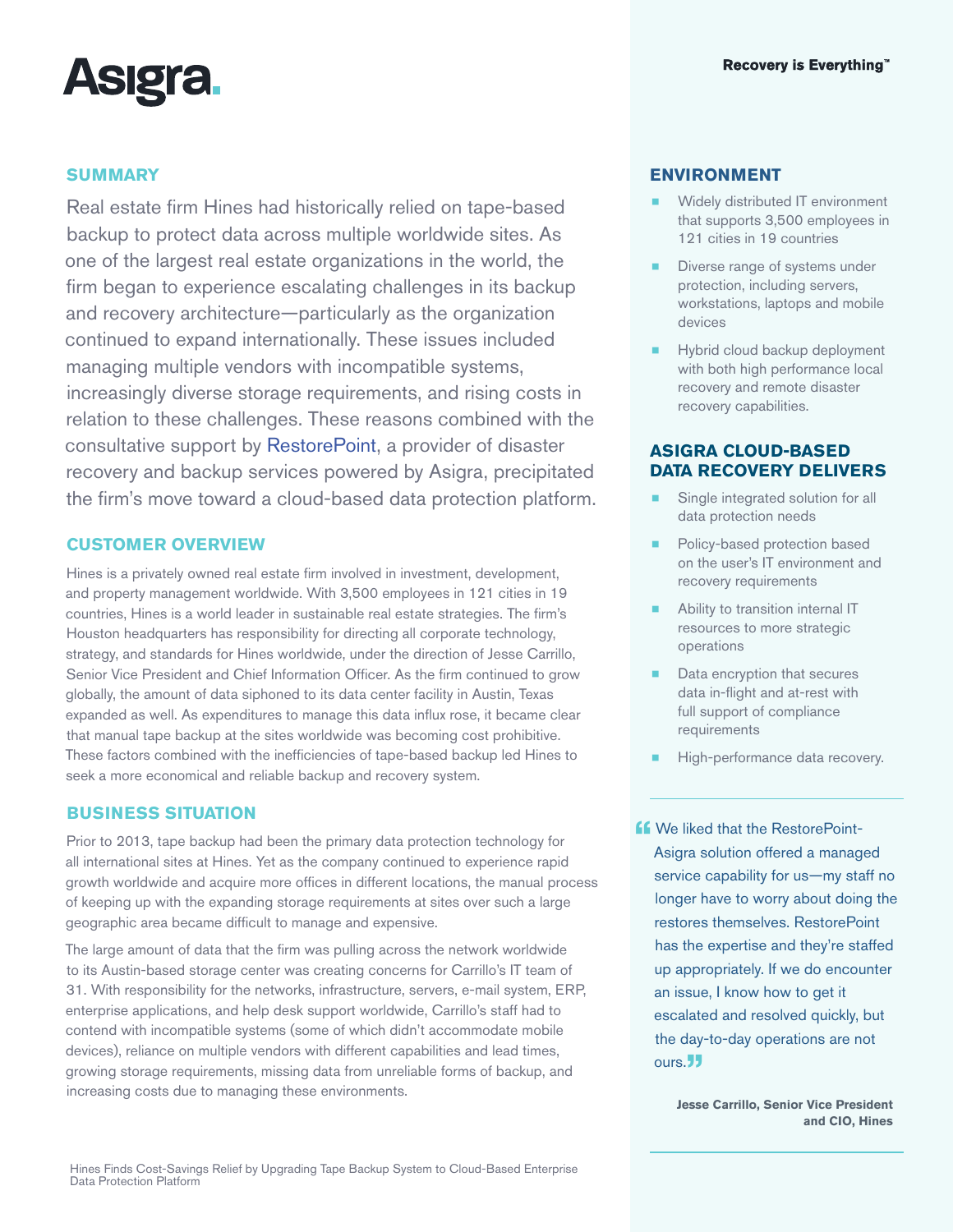

In response, Hines started researching cloud-based solutions including Amazon, Mozy, and Carbonite, but found that the pricing was too high. Determined to simplify their data center environment, Carrillo kept up the search and selected IT services provider <RestorePoint>to deploy a cloud-based data recovery solution. RestorePoint is an innovative services company that provides data protection and disaster recovery solutions for critical customer data. By offering dramatically faster and more reliable recoveries, the new backup solution from RestorePoint promised to free up stretched IT resources and offer significant cost savings for data protection.

# **SOLUTION**

RestorePoint's cloud backup service was deployed in a hybrid configuration without agents across Hines's distributed enterprise. The solution is powered by Asigra software, the industry's leading agentless cloud-based data recovery software with over one million installations worldwide.

The agentless software is built for efficient operation and easily integrates with public, private, and hybrid cloud architectures. Hines highlighted the following capabilities as key factors for selecting the solution:

- Platform independent support for IT environments with international distribution
- Device agnostic support for a wide range of systems including mobile devices
- Simple, centralized backup that eliminates the need for multiple point solutions
- Highly scalable design that expands as the company's needs require
- Ability to reduce the cost of backup using Asigra's policy-based Backup Lifecycle Management (BLM) function which stores less critical data on archival storage platforms
- [NIST FIPS 140-2](http://www.asigra.com/fips-140-2-certification-backup) certified security with AES-256 encryption in-flight and at-rest.

Another key feature of the solution that Hines valued was its flexible, tiered pricing structure. The Asigra setup allows for storing data in different tiers, with varying price points, enabling movement of data from tier-to-tier based on aging and criticality.

"Like many data-intensive companies in a high growth phase, Hines had understandable concerns about data security and retrieval using tape-based backup. Finding the right solution and company to partner with was key to resolving those issues. RestorePoint has become an extension of our team, freeing my staff up to focus on core business issues.<sup>"</sup>

> **Jesse Carrillo, Senior Vice President and CIO, Hines**